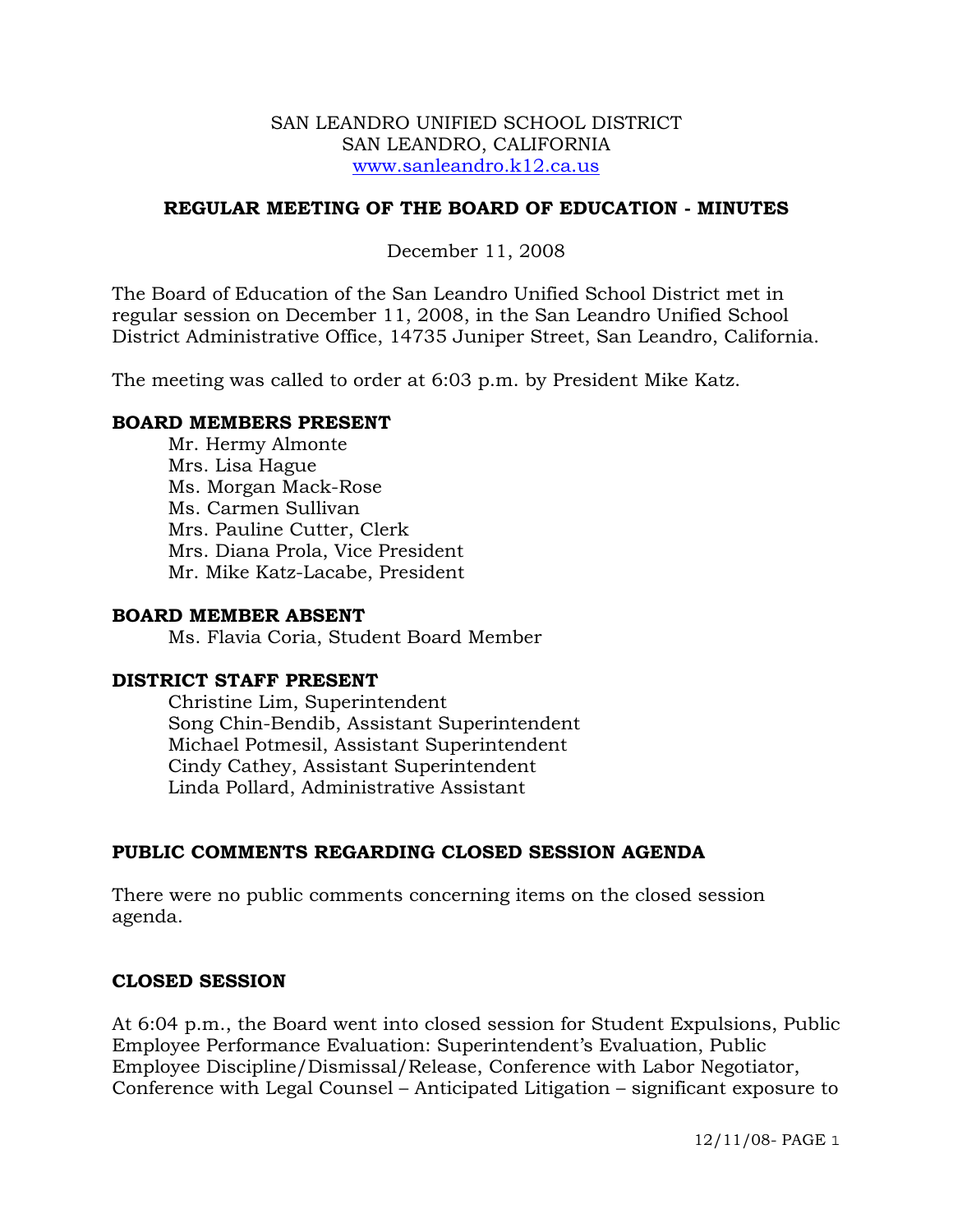litigation, Conference with Real Property Negotiator – Property(ies), and Conference with Legal Counsel – Existing Litigation, and Tort Claim pursuant to Education Code Sections 35146 and 48918(c), Government Code Sections 54957, 54957.6, 54956.(b), 54956.8, and 54956. The closed session was adjourned at 7:24 p.m.

The Board returned to open session at 7:30 p.m. President Katz said the Board had been in closed session where no action was taken.

# **APPROVAL OF AGENDA**

On a motion made by Mrs. Cutter and seconded by Mrs. Hague, the Board approved the agenda for the regular meeting of December 11, 2008, by a 7-0 vote.

# **PRESENTATIONS**

Assistant Superintendent Song Chin-Bendib and Director of Business Services Madeline Gabel presented the First Interim Report for the 2008-2009 Fiscal Year.

 Ms. Chin-Bendib walked that Board through the report accepting questions from the Board along the way. Highlights included:

- The First Interim Report is the financial update of the 2008- 09 Adopted Budget that was approved by the Board on June 30, 2008
- The report incorporates changes in assumptions from the federal, state, and local actions that the budgets are based on
- The report includes financial information from the state and federal government, District student enrollment, and a multi-year (three-year) budget projection to ensure the District has adequate resources to meet the required 3% Economic Uncertainty Reserve at the end of the three-year period is required in order to receive a positive certification from the California Department of Education
- The District will meet the required 3% reserve requirement

 Ms. Chin-Bendib explained that the Multi-Year Projections were prepared utilizing the School Services of California, Inc. financial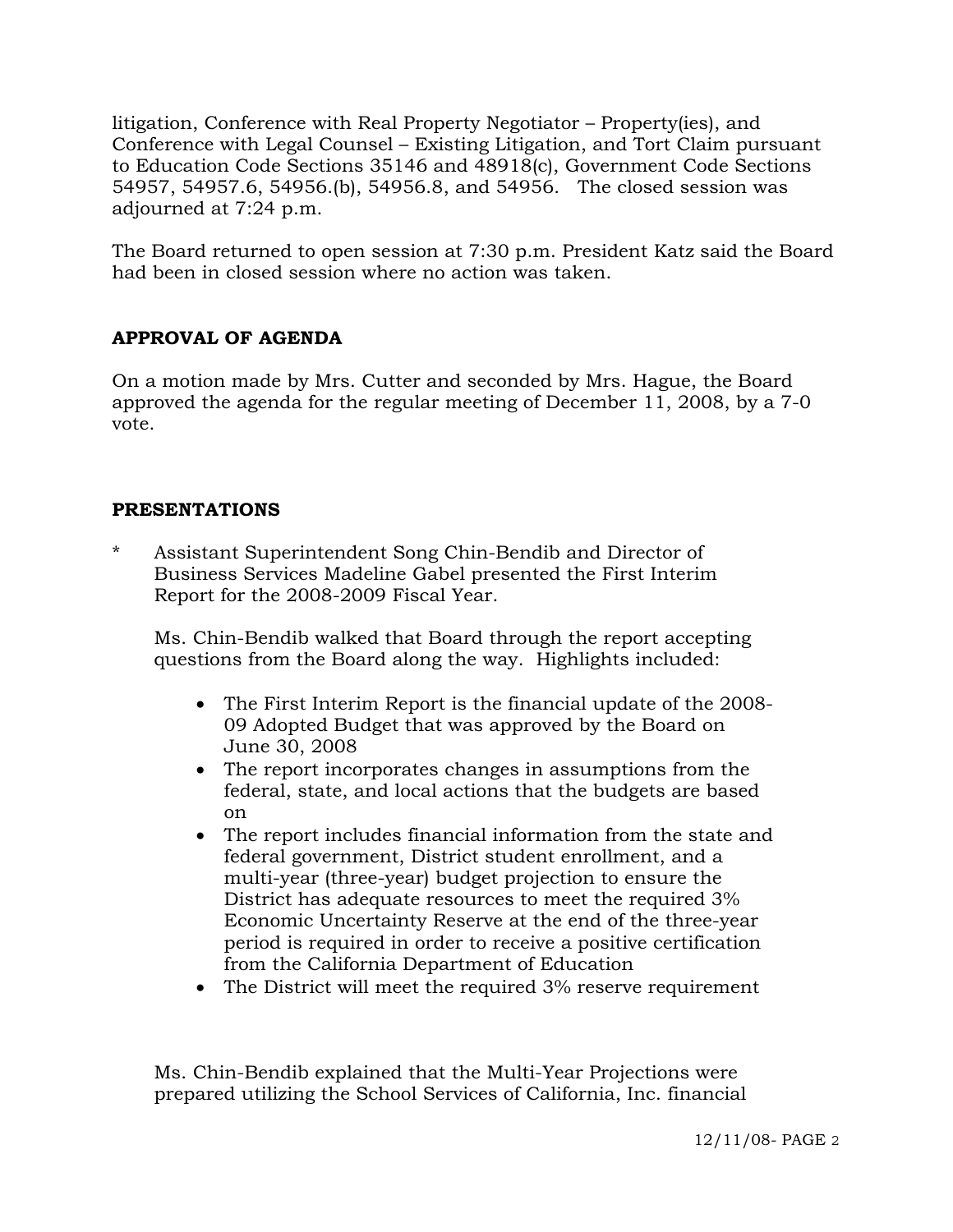dartboard, which provides school districts with economic indicators for budget projections and that Alameda County Office of Education (ACOE) enforces these guidelines for school districts.

 Staff also addressed questions that were sent in advance by the Board ranging from professional consulting fees, salaries, travel and conference, overtime, and legal fees, adding that Cabinet would continue to review and closely monitor these areas.

# **CONSENT ITEM**

#### Business, Operations and Facilities

### 4.1-C First Interim Report for the 2008/2009 Fiscal Year

On a motion made by Mrs. Hague and seconded by Mrs. Prola, the Board approved the First Interim Report for the 2008/2009 fiscal year by a 7-0 vote.

# **PUBLIC TESTIMONY ON NON-AGENDA ITEMS**

• Mark Hamilton, San Leandro Unified School District middle school counselor, addressed the Board regarding the upcoming Special Board Orientations, and the availability of the First Interim Budget Report presentation. It was explained that the Board orientations would be closed meetings and the presentation of the First Interim Budget Report would be posted on the District website.

# **REPORTS**

- 1) Correspondence Clerk Cutter reported receipt of the following emails from December 10-December 11, 2008: From Gerald Shovlin regarding congratulations and a concern regarding the GATE program; from Stephen Cassidy regarding update the Board email for the new Board, and congratulations for the ORG grant; from Patricia McCarley regarding her student's class at Monroe.
- 2) Student Board Member Report There was no report.
- 3) Superintendent's Report Superintendent Lim announced that the State Allocation Board authorized the approval of the District's application for an Overcrowding Relief Grant (ORG), and anticipates funding in the amount of \$7.6 million – almost double the \$4.5 million that the District initially anticipated, adding that the District has already received half (\$1.3 million) of the expected \$2.7 million Land Acquisition grant. She said that this has been an intensely compressed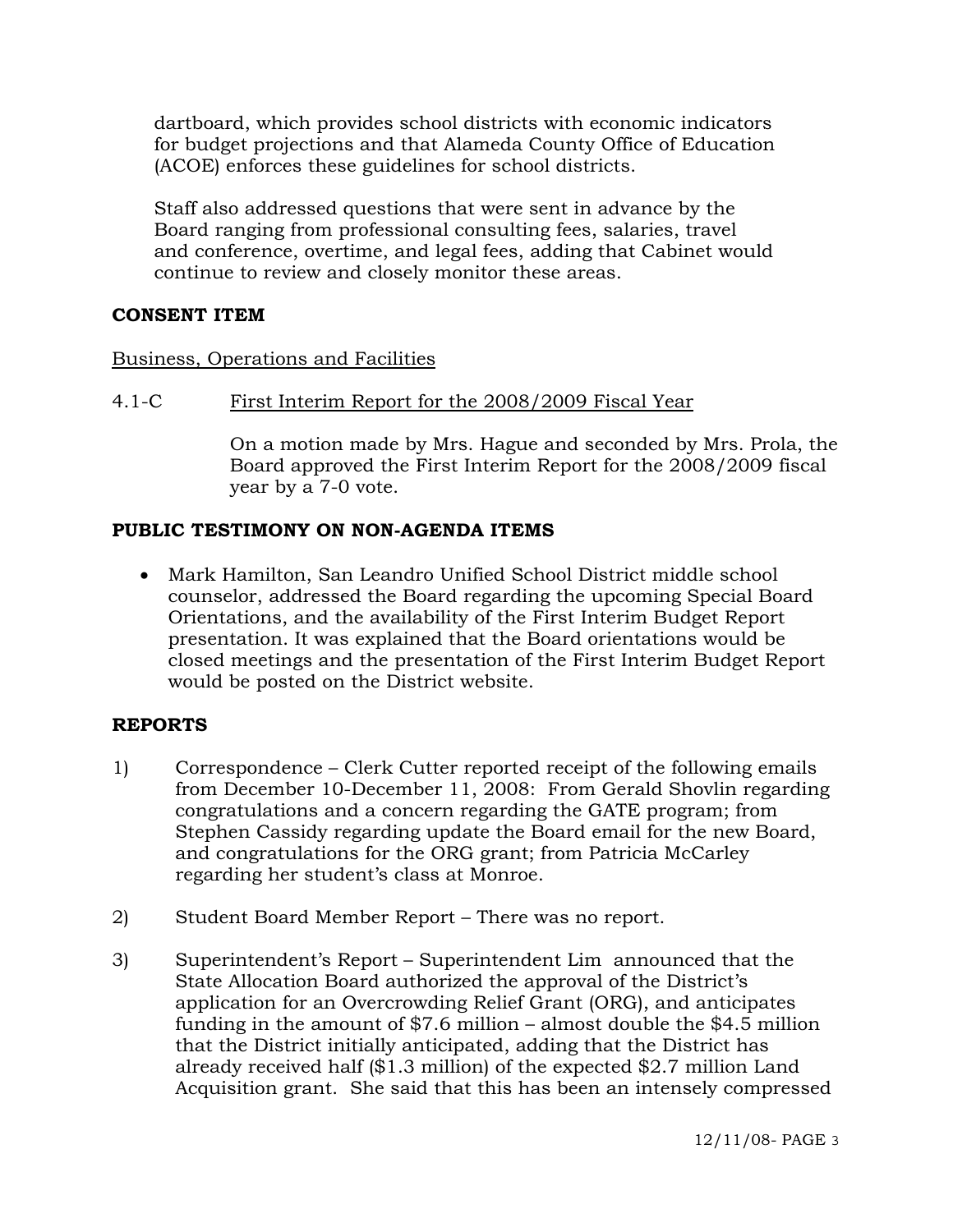process, and thanked staff for all of their hard work, demanding rigor and high caliber of work.

She asked and received consensus from the Board to schedule a Board retreat on Saturday, January 10, 2009.

- 4) Board Committee Reports
	- Facilities/Technology Mrs. Cutter reported that the committee met on December 4 and received a follow-up presentation on the Transit Oriented Development (TOD), discussed the Davis Street rental agreements; Measure A Seismic Study Matrix, and the San Leandro High School Open Space Project. The commission services contract for the Arts Education Center, and the approval of Phase III of the Adult School purchase and installation of one and a half portables at the Adult Education campus were also discussed and were being brought forward for Board consideration. Mrs. Cutter reiterated that meeting notes would continue to be distributed prior to Board meetings.
	- Finance Mr. Katz reported that the committee met on December 9 and discussed the First Interim Budget Report and continued their discussion from November 24, 2008, regarding the Budget Planning process. It was the recommendation of the committee to schedule a community forum during the two weeks of January.
- 5) Board Representatives' Reports
	- Eden Area Regional Occupational Program Ms. Mack-Rose reported that the Council met today and approved the First Interim Budget, noting that they are not anticipating any cuts at this time; and will be increasing their reserve from 3% to 6%.

# **CONSENT ITEMS**

Mrs. Prola asked that Consent Items 2.2-C, Renewal of Student Teaching Agreements and 4.2-C, Resolution #08-56 to Declare Certain Equipment Surplus and/or Obsolete be pulled from the Consent Calendar.

Ms. Morgan Mack-Rose requested that Consent Item 4.3-C, New Copiers Contract with Caltronics for Wilson Elementary School be pulled from the Consent Calendar.

# Human Resources

2.1-C Acceptance of Personnel Report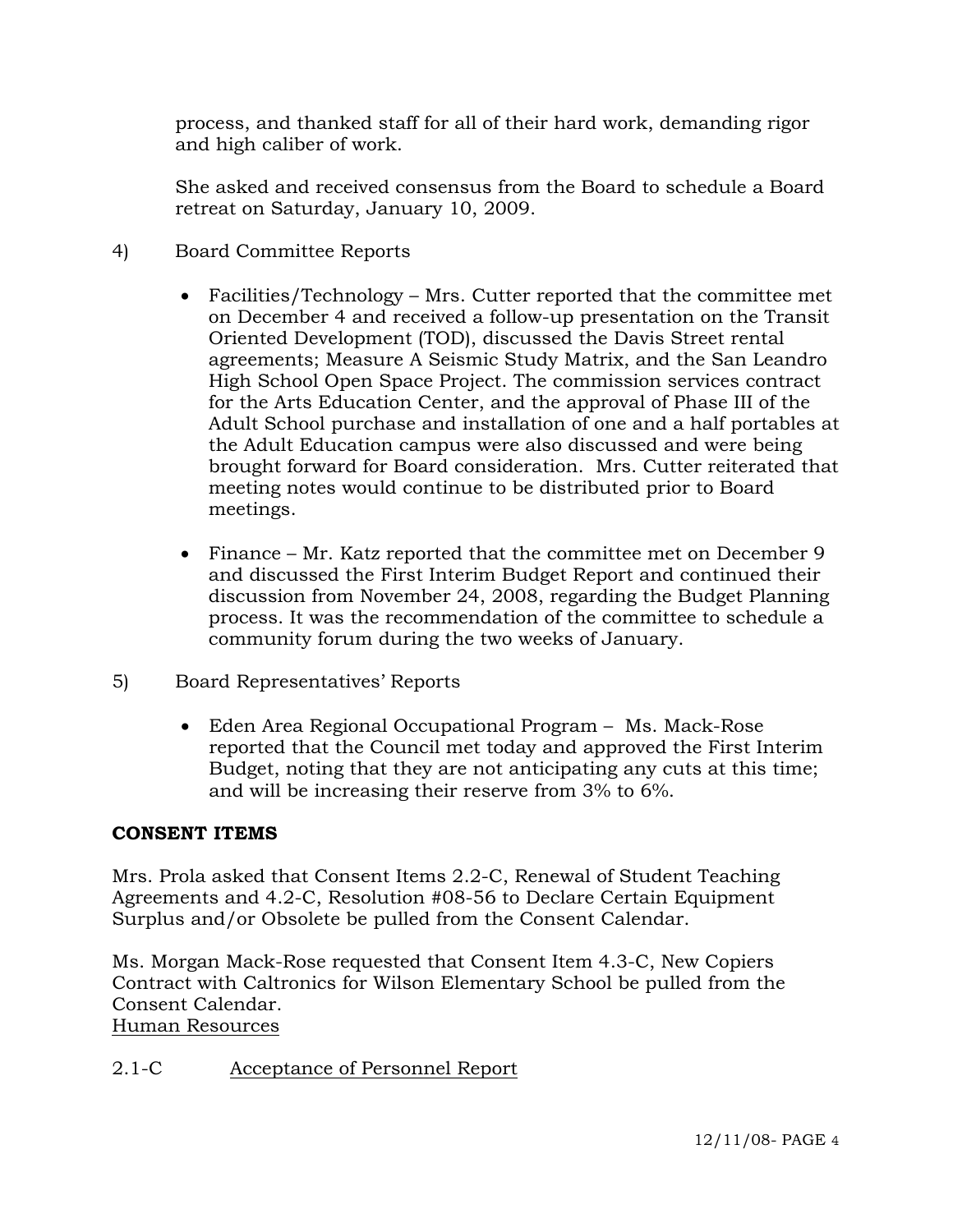# Educational Services

- 3.1-C Acceptance of Donation
- 3.2-C Proposed Stipulated Expulsion Order for Student E02-08/09
- 3.4-C San Leandro Adult School Course for 2008/2009
- 4.4-C 403(b) Plan Adoption Agreement

# Facilities and Construction

- 5.1-C Arts Education Center Building Commissioning Services Contract with Enovity
- 5.2-C Purchase and Install New Adult School Portables

On a motion made by Mrs. Cutter and seconded by Mrs. Hague, the Board approved the remaining consent items by a 7-0 vote.

#### Human Resources

2.2-C Renewal of Student Teaching Agreements

In response to Mrs. Prola, Mr. Potmesil, Assistant Superintendent of Human Resources said that the master teachers receive a stipend from the college or university.

On a motion made by Mrs. Prola and seconded by Mrs. Cutter, the Board approved the renewal of the Student Teaching Agreement between the District and Holy Names University by a 7-0 vote.

#### Business, Operations and Facilities

### 4.2-C Resolution #08-56 to Declare Certain Equipment Surplus and/or Obsolete

Responding to Mrs. Prola, Assistant Superintendent Chin-Bendib explained the process for disposing of equipment, adding that unfortunately because of the advancement of technology and the age of the computers, they would be of no use to students. On a motion made by Mrs. Prola and seconded by Mrs. Cutter, the Board adopted Resolution #08-56 to Declare Certain Equipment Surplus and/or Obsolete by a 7-0 vote.

4.3-C New Copiers Contract with Caltronics for Wilson Elementary School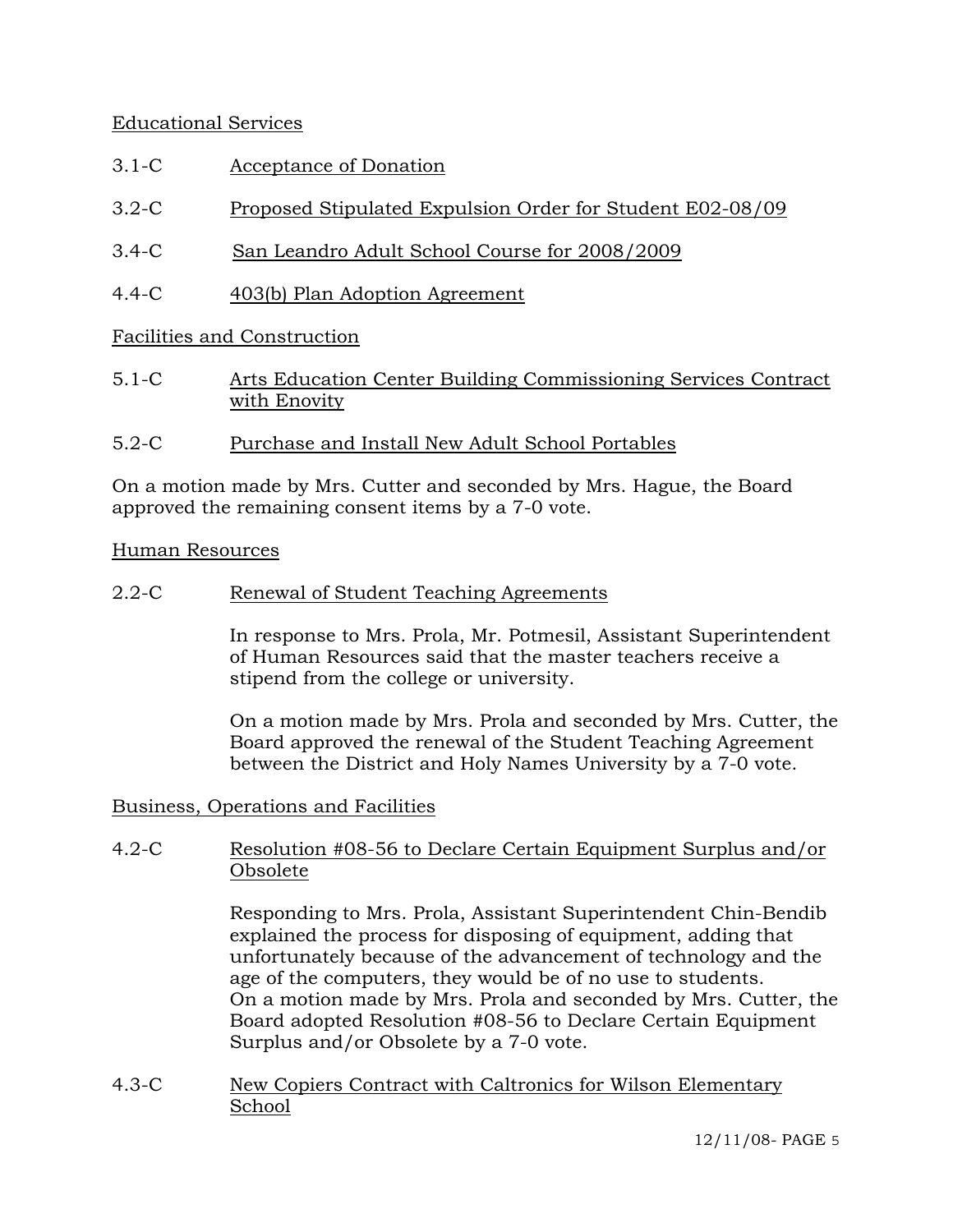Ms. Mack-Rose asked if the District had considered district-wide copier contracts. It was explained by Assistant Superintendent Chin-Bendib that the District had considered it; however, at this time it would not be cost-effective to cancel current site contracts and enter into a district-wide contract.

On a motion made by Ms. Mack-Rose and seconded by Ms. Sullivan, the Board approved new copiers with Caltronics for Wilson Elementary School by a 7-0 vote.

# **ADDITIONAL SUGGESTIONS AND COMMENTS FROM BOARD MEMBERS**

• Ms. Sullivan asked for Board consensus to establish a new committee focusing on equity whereby school site representatives would come together as a way of providing a network for parents and keeping the Board informed.

A discussion followed regarding the purpose, and structure of the committee. A suggestion that received a positive response from the Board included rather than forming another committee, each school could provide monthly presentations, on a rotating basis, updating the Board on the their equity work.

• Ms. Mack-Rose commented on a newsletter from CSBA addressing the budget crises and effect on the schools. She offered a variety of costsaving measures she would like staff to consider as the District faces impending cuts such as freezing non-essential hiring, compiling a comprehensive list of consulting contracts, revisiting the Budget Advisory Committee's request to include the addition of two Board members to that committee, as well as having the Board committees review job descriptions and history of every administrator designated to their committee, and have the Finance Committee develop a timeline.

While there was some confusion on whether the Board should be discussing these suggestions as this was not agendized, the Board did offer their input and suggestions which were addressed by staff.

At 10:30 p.m., on a motion by Diana Prola and seconded by Carmen Sullivan, the Board extended the meeting to 10:45 p.m. by a 7-0 vote, at which time the Board developed the following calendar of meeting dates, including a community forum to discuss budget issues through March 2009:

| January 8  | <b>Board Meeting</b>                     |
|------------|------------------------------------------|
| January 10 | Closed Session Board Retreat, DO, 9-4 pm |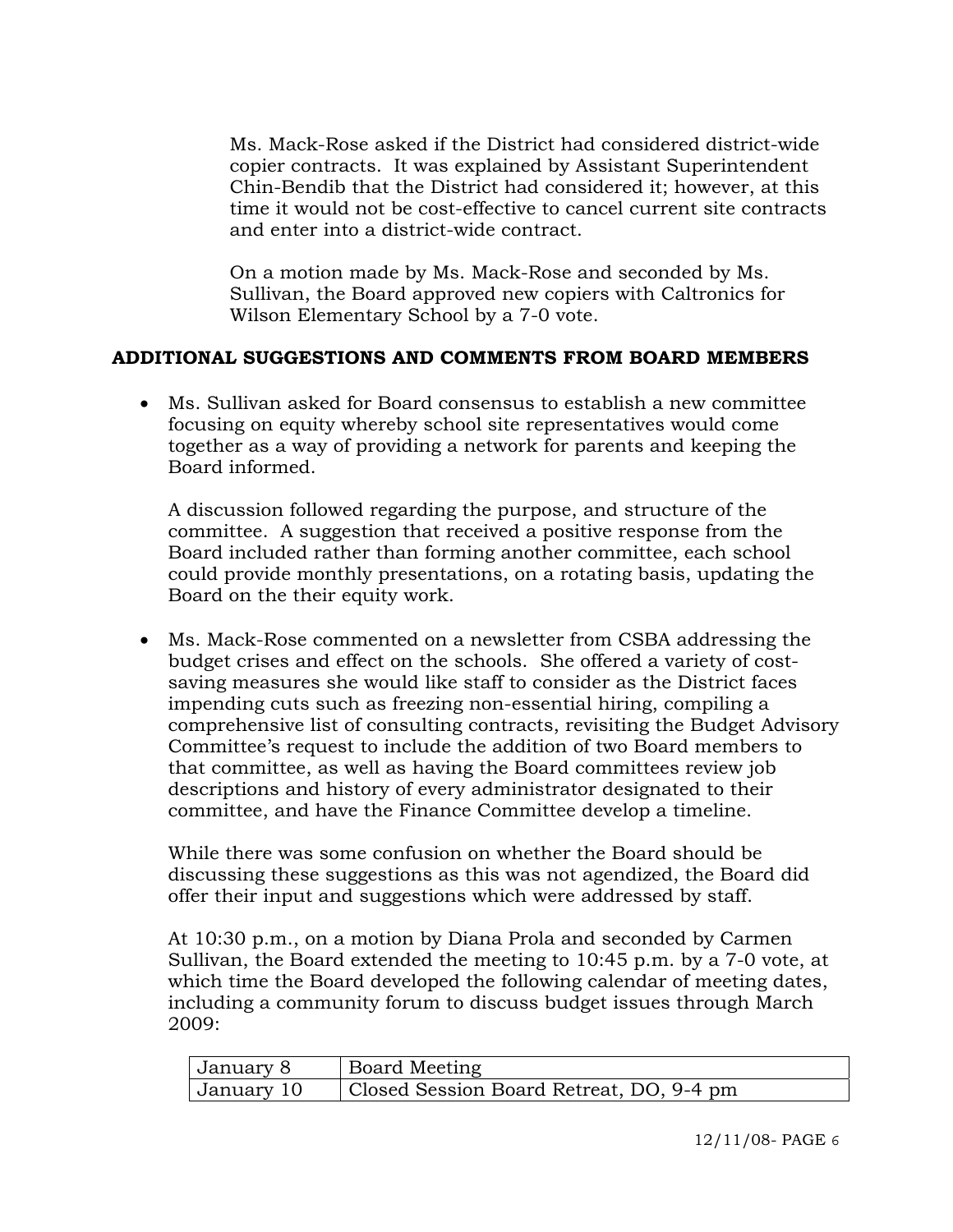| January 13  | Closed Session Special Board Orientation Meeting,  |
|-------------|----------------------------------------------------|
|             | DO, Business Services & Human Resources, 5:30 pm   |
| January 15  | City/District Liaison Committee, 4-5:30 pm, City   |
|             | Superintendent                                     |
| January 21  | Board Meeting (Wednesday)                          |
| January 26  | City/District Joint Work Session, San Leandro Main |
|             | Library, 6 pm informal gathering for light dinner, |
|             | Work Session, 7 pm                                 |
| January 27  | Community Forum, TBD                               |
| January 29  | Budget Advisory Committee, DO, 4 pm, tentative     |
| February 3  | <b>Board Meeting</b>                               |
| February 18 | Board Meeting (Wednesday)                          |

Having met the 10:45 p.m. extension, the Board adjourned to closed session. The Board returned to open session at 11:15 p.m. President Katz said that the Board had been in closed session where no action was taken.